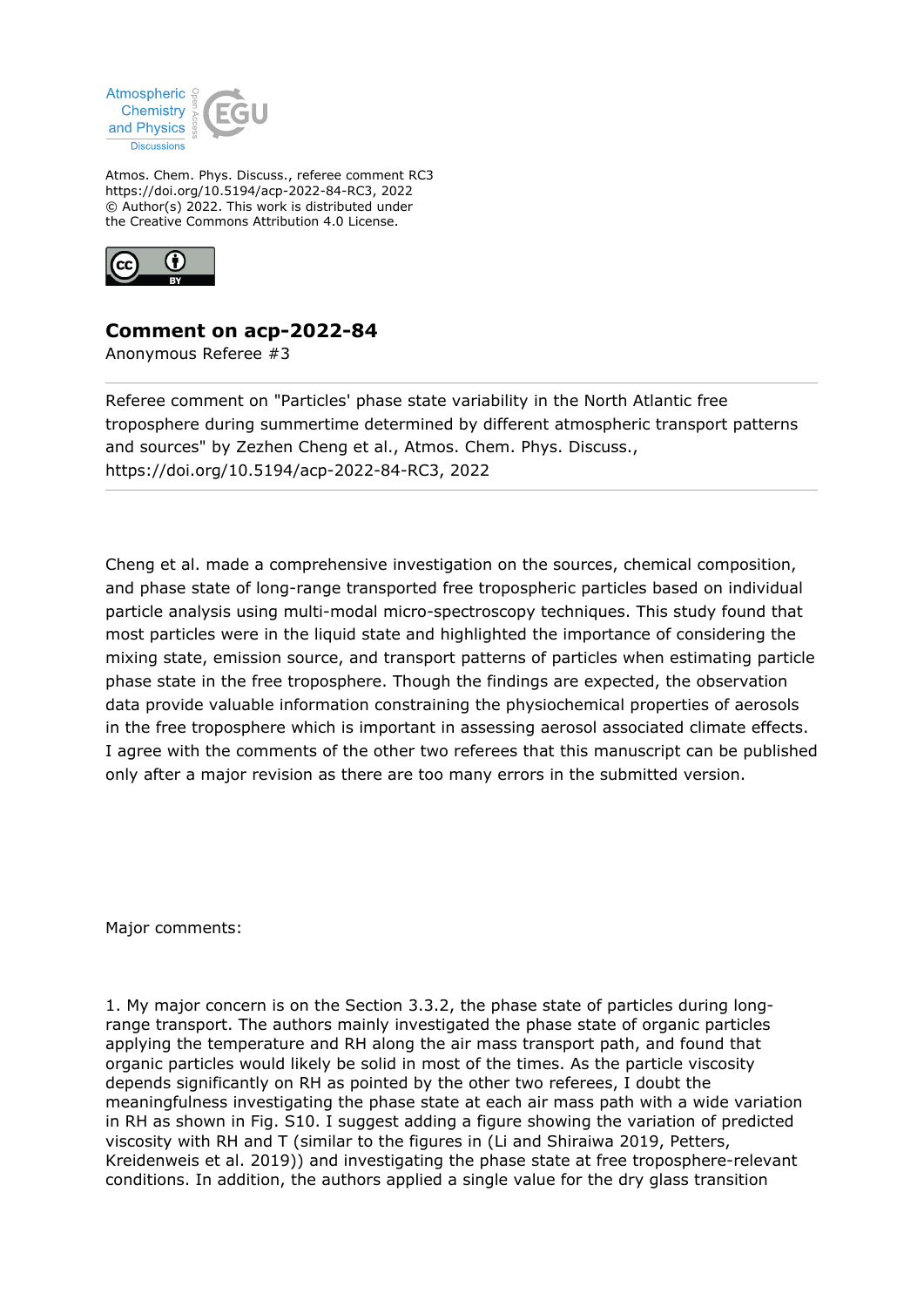temperature, which, however, would be changed due to the change in the chemical composition during the long range transport. Finally, could the authors add some discussion that based on the inorganic component types you have observed, how you expect the phase state variation of inorganic components during the long range transport at free tropospheric RH and *T*? It would be helpful supporting the implication what you wrote in the Conclusion section that the particles in the FT probably remain liquid.

2. Mixing state plays an important role in the phase state of ambient particles; however, the authors did not mention other factors that may impact phase state significantly. Besides the influences of surface tension on aspect ratio and thus the prediction of phase state mentioned by Referee #1, the influence of particle size should be considered and discussed as well. Several studies have found that the size of particles influence the viscosity (Cheng, Su et al. 2015, Petters and Kasparoglu 2020). Did you see the difference in the phase state between the particles collected on the  $3<sup>rd</sup>$  and  $4<sup>th</sup>$  states of the impactor? Would the change of particle size affect the phase state during the long range transport? Secondly, the authors only mentioned the inorganic components could decrease the viscosity of internally mixed particles. They missed a recent study showing that increasing inorganic fraction can increase aerosol viscosity through cooperative ionmolecule interactions (Richards, Trobaugh et al. 2020).

## **Specific comments:**

Manuscript:

1. I recall the comments by the other two referees that the RH in the ESEM should be clearly pointed out as the particle phase state depends significantly on RH.

2. Give the full name of "SEM" at Line 68 instead of at Line 71. Are SEM and ESEM the same?

3. Line 125. Change "Experimental" to Experiments.

4. Line 177-178. "87 for S3 and 37 for S5 for Pico 2015, and 142 and 171 particles for S3-3 and S4-2 for Pico 2017". These data are not same as those in Table S2 and Table S3. Please check which are correct.

5. Line 190, I don't understand what TCA is proportional to?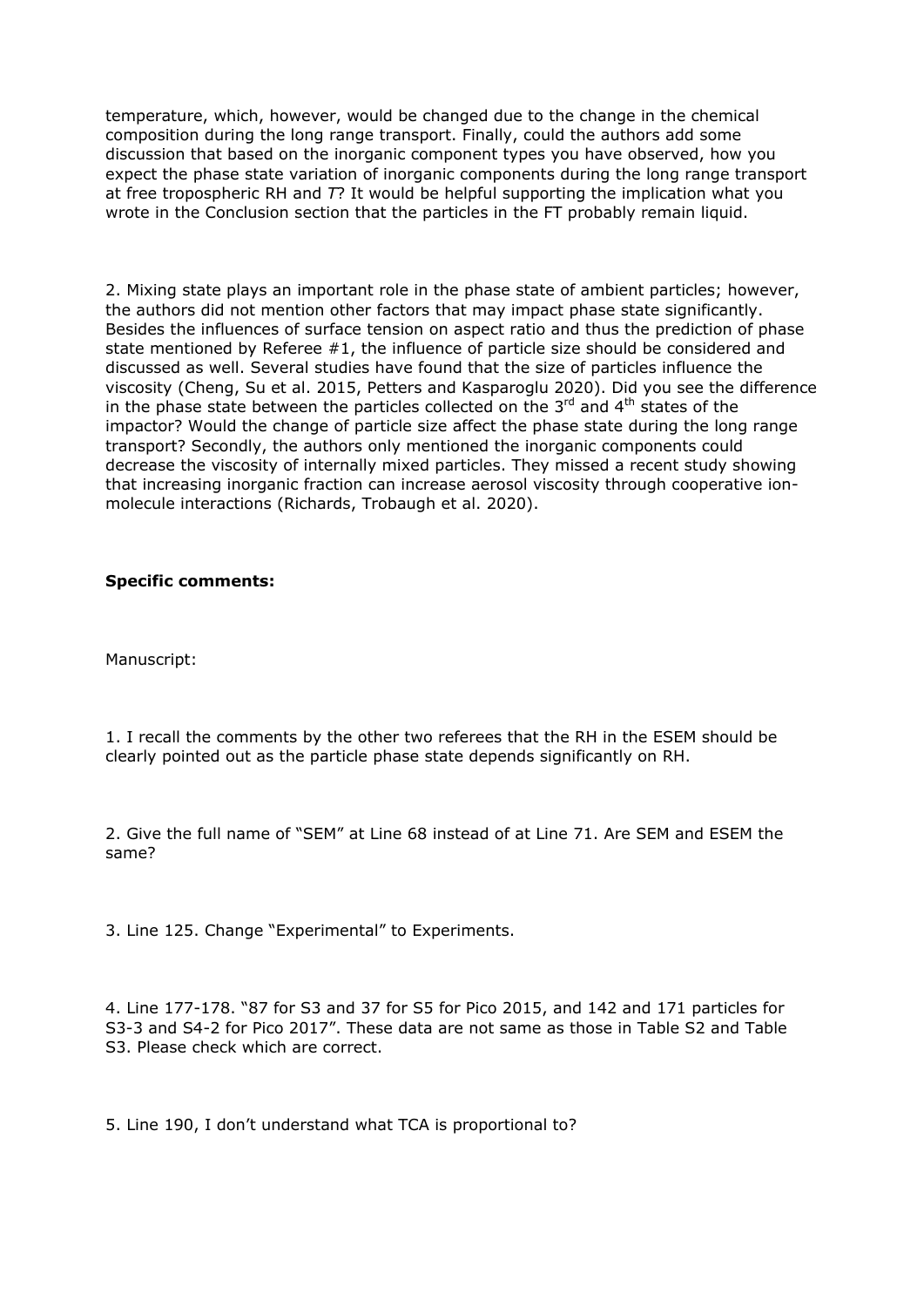6. Line 245. Explain how you determined the air mass source is wildfire from "CO source contributions".

7. Line 277-281, the data described for SA1, SA2 and SA3 are different from the corresponding data in Table 1.

8. Line 284-286, "and S1, S3, and S6 were influenced by both anthropogenic and wildfire CO emissions in North America (~56 %, ~79 %, ~40 %, and ~59 % for anthropogenic CO source, and  $\sim$ 42 %,  $\sim$ 19 %,  $\sim$ 53 %, and  $\sim$ 25 % for wildfire CO sources, respectively)." Check the values (there are four values for three samples).

9. Line 289. Change "Chemical-resolved" to "Chemically-resolved".

10. Line 292. Change ">400 particles cm-3" to ">400 particles cm- $3''$ 

11. Line 296. "Our particles are internally mixed based on tilted transmission electron microscopy (TEM, the titled angle was 70°) (Fig. S8).", Line 328. "This observation is consistent with their STXM images and tilted TEM images (Fig. S8)". Give a more detailed explanation how an internal mixing state is determined? Line 297. Change "titled angle" to "tilted angle".

12. Line 298. "Fig. 2(b to i) show" should be Fig. 3(b to i).

13. Line 304. "area equivalence diameter" . Do you mean "area equivalent diameter"?

14. Line 306. The values of 79.6% and 1.1% did not match the values in Table S2.

15. Line 323. "Figure 4 shows the STXM-NEXAFS Carbon K-edge chemical speciation maps and spectra of four typical particle mixing states of OC (green), IN (blue), and EC (red) found in S3-3 and S4-2, which are (a) organic particle (green), (b) EC core (red) and coated by OC (green), (c) internally mixed EC (red) and In (cyan) coated by OC (green), and (d) In (cyan) coated by OC (green)". Do "blue" and "cyan" both indicate the inorganics? DO "IN" and "In" both indicate the inorganics? And the description here is different from the caption of Figure 4.

16. Line 331. Check Figure S9 is for the results of all samples of only seven samples.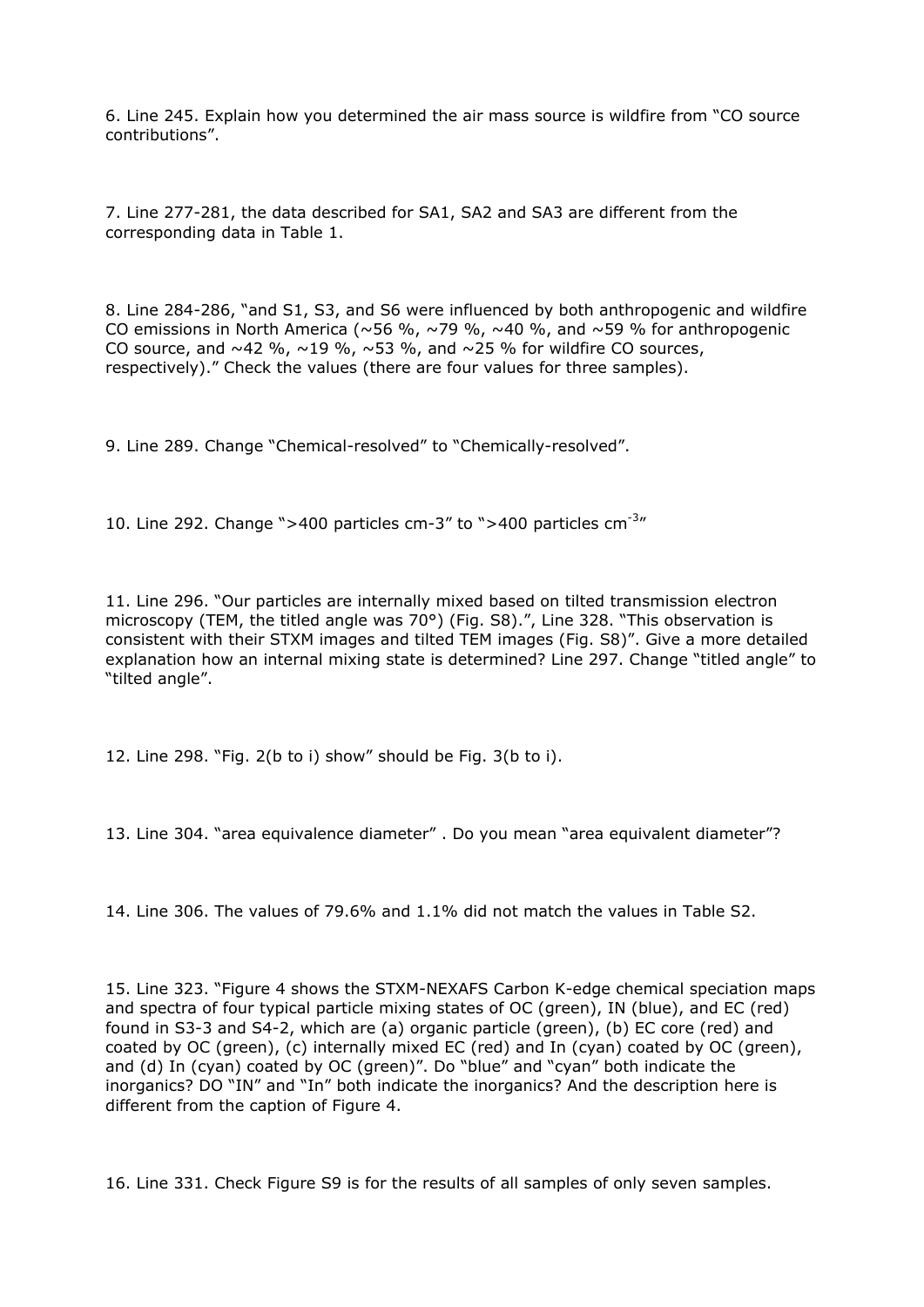17. Line 332. "S3-3 and S4-4 samples". Do you actually mean S3-3 and S4-2 samples? I do not see S4-4 in Figure S9, and in Table S2, the sample analyzed by STXM-NEXAFS is sample S4-1. Also check the values that did not match the ones in Table S2.

18. Line 344. "Figure 5 shows violin plots of the 'corrected' aspect ratio (left) and representative tilted images (right) for Pico 2014 (a to c), Pico 2015 (d to i), and Pico 2017 (j to q)." The description here is different from the caption of Fig. 5. Correct it.

19. Line 368. "The substantial fraction of solid and semisolid particles might be less oxidized". In Table 1, I found that SA1 and S6, whose average aging time is both longer than 16 days, have smaller fraction of liquid particles than other samples. Can you explain why the fraction of liquid particles is smaller with longer aging time?

20. Line 379. Change "5(a, d, e, I, and j to o))" to "5(a, d, e, i, and j to o))"

21. Line 383. "For S4-2, a possible reason is that the volatile and less viscous species of particles collected on the TEM grid have already evaporated and left these tiny residuals around those big particles (see Fig. 5(f) right panel) due to difference in temperature, RH, and pressure between OMP and SEM chamber." Does this problem also exist in the experiments of other samples?

22. Line 402. I did not see the viscosity of BBOA predicted in DeRieux et al. (2018) is up to 10<sup>12</sup> Pa s. I suggest you only show what is the range of the viscosity under the atmospherically relevant RH. Add Li et al. (2020) who also calculated the viscosity of BBOA based on volalilty distributions (Li, Day et al. 2020).

23. Line 416. "Shaded areas represent regions of different phase states (liquid: blue, semisolid: green, and solid: red), with the boundaries of each region based on (O'Brien et al., 2014)." Can you give a more detaied explaination how to get the boundary lines?

24. Line 430. "We used the density ( $\rho_{\text{ora}}$ ), hygroscopicity ( $\kappa_{\text{ora}}$ ), and dry glass transition temperature ( $T_{q,org,0}$ ) of organic particles as reported by Schum et al., 2018 (see SI) since we do not have molecular compositions for our samples and Schum et al., 2018's samples were also collected at OMP during the same seasonal period (June and July).". The previous analysis in this manuscript mentioned that the composition of organic matter is quite different for different samples. Therefore,  $T_{q,org,0}$  would be changed. There are three samples in the study of Schum et al. (2018), and the estimated  $T_g$  are also varied. Discussion of the uncertainties in  $T_{q,ora,0}$  is betted added.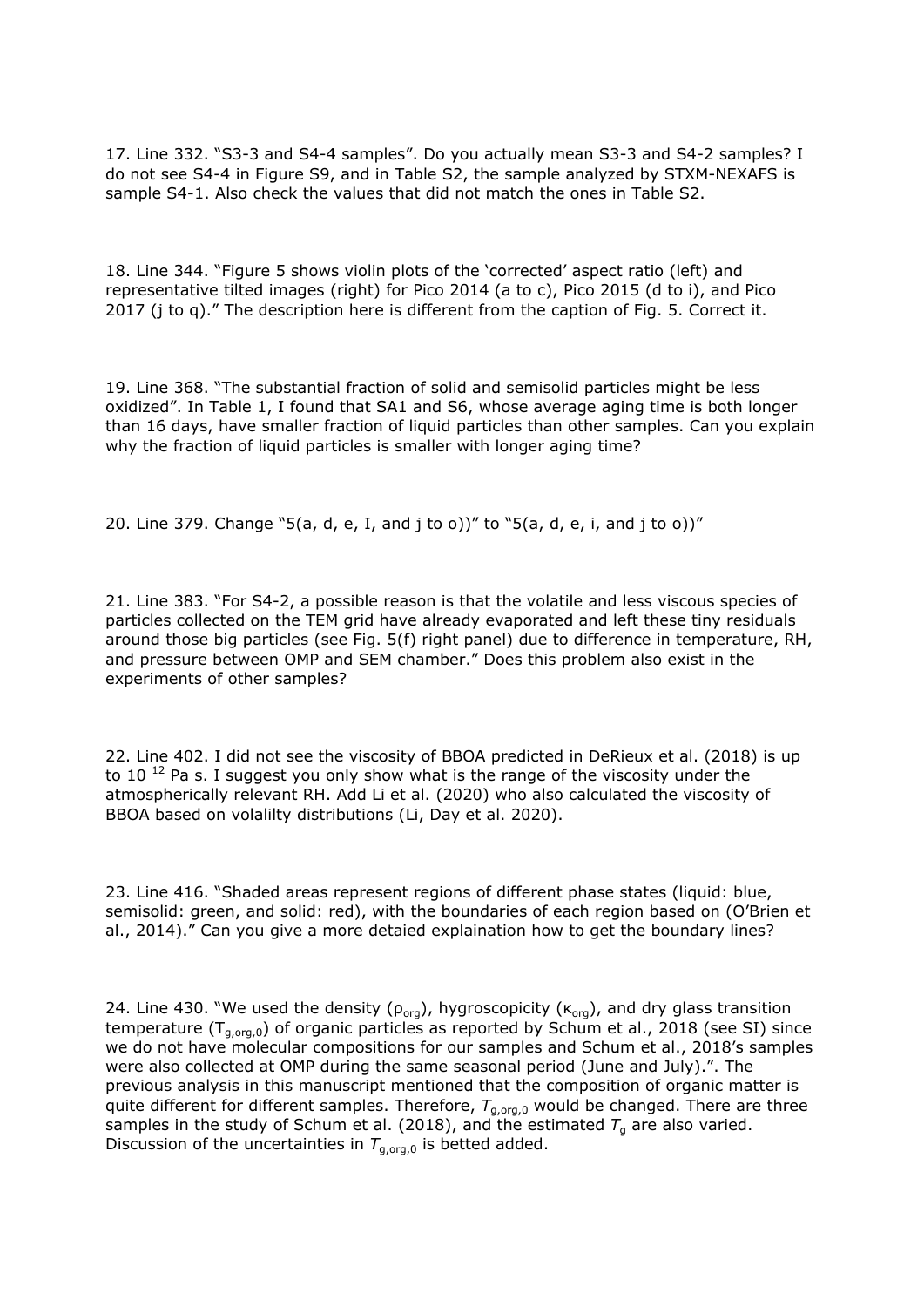25. Line 441, also cite (Schmedding, Rasool et al. 2020, Li, Carlton et al. 2021).

26. Line 490, cite (Li, Carlton et al. 2021, Shrivastava, Rasool et al. 2022).

27. Line 930. Change "solid black cycles" to "solid black circles"?

28. There is no need to use italics in the columns 12 and 13 in the first row in Table 1.

29. What does the colorbar in Figure 1 indicate?

30. The inserted figures should be described in the caption of Figure 3.

31. Change "SA1" to "SA2" for panel b in Figure 5.

Supporting Informationï¼□

Line 2. The title in the supplementary is different from the title in the manuscript.

Line 21. "where  $T_{g,w}$  is equal to 136 K, is the  $T_g$  for pure water". Cite (Kohl, Bachmann et al. 2005).

Line 29. "Moreover,  $k_{GT}$ ,  $T_{g,w}$ ,  $K_{org}$ , and  $p_{org}$  were assumed to be 2.5 (Shiraiwa et al. 2017), 309 K (Schum et al. 2018), 0.12 (Schum et al. 2018), and 1.4 g cm<sup>-3</sup> (Schum et al. 2018), respectively." Why 309 K is for  $T_{g,w}$  1/4  $\Box$ Check it.

Figure S2. What the x-axis stands for in figures b to r?

In Figure S2 and Figure S3, are the relative atomic ratios of elements same as the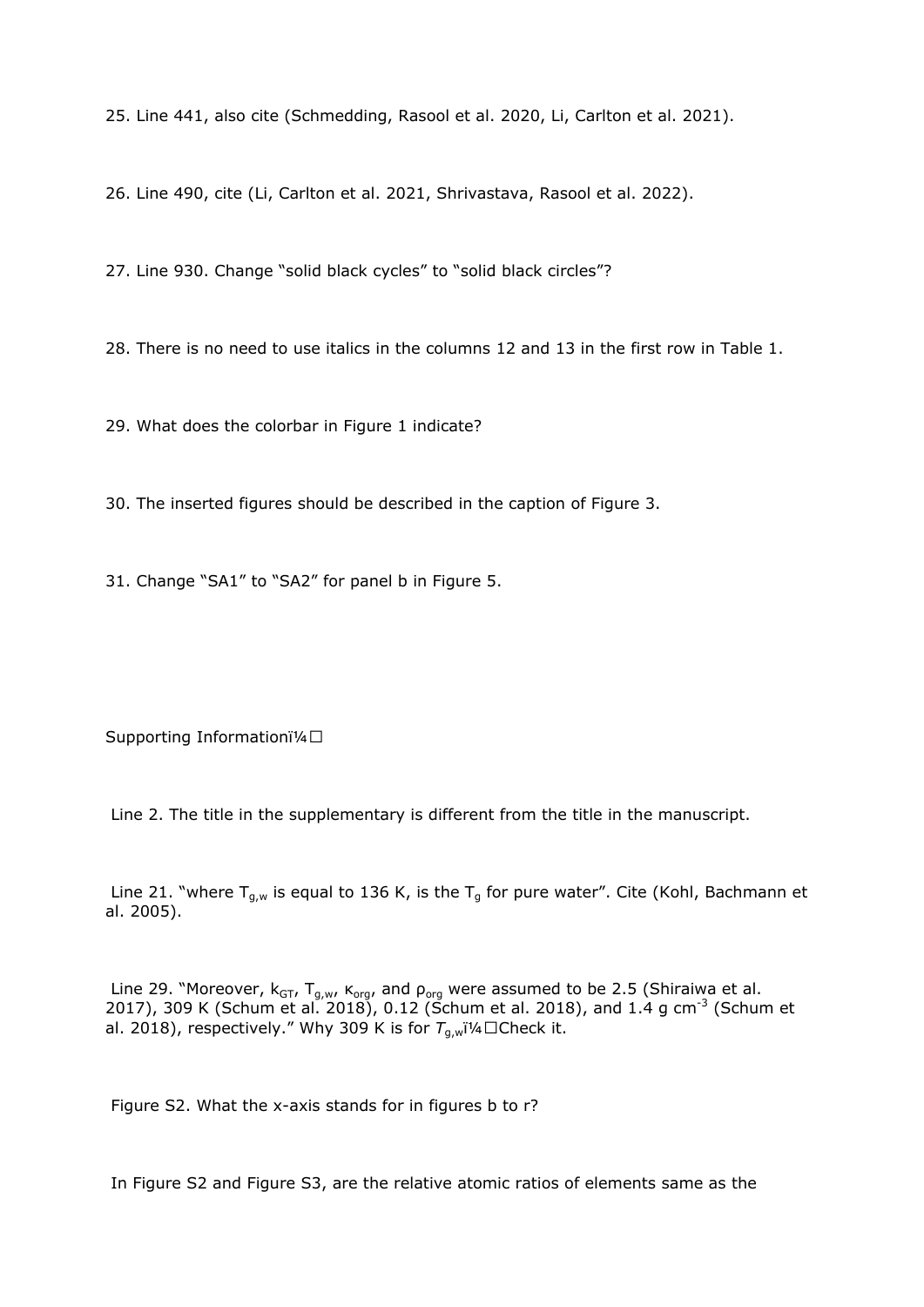relative element weight?

Figure S4. Change "Jun" to "June".

In Fig. S5-S6, I don't understand why the residence time is in percentage and how did you calculate it?

In the caption of Figure S10, "Mean ambient temperature (blue) and the predicted RHdependent  $T_{a,ora}$  values (green)". The ambient T is actually in green and  $T_{g,org}$  is in blue in the figure.

## References

Cheng, Y., H. Su, T. Koop, E. Mikhailov and U. Pöschl (2015). "Size dependence of phase transitions in aerosol nanoparticles." Nature Communications **6**: 5923.

Kohl, I., L. Bachmann, A. Hallbrucker, E. Mayer and T. Loerting (2005). "Liquid-like relaxation in hyperquenched water at [less-than-or-equal]140 K." Physical Chemistry Chemical Physics **7**(17): 3210-3220.

Li, Y., A. G. Carlton and M. Shiraiwa (2021). "Diurnal and Seasonal Variations in the Phase State of Secondary Organic Aerosol Material over the Contiguous US Simulated in CMAQ." ACS Earth and Space Chemistry.

Li, Y., D. A. Day, H. Stark, J. L. Jimenez and M. Shiraiwa (2020). "Predictions of the glass transition temperature and viscosity of organic aerosols from volatility distributions." Atmos. Chem. Phys. **20**(13): 8103-8122.

Li, Y. and M. Shiraiwa (2019). "Timescales of secondary organic aerosols to reach equilibrium at various temperatures and relative humidities." Atmos. Chem. Phys. **19**(9): 5959-5971.

Petters, M. and S. Kasparoglu (2020). "Predicting the influence of particle size on the glass transition temperature and viscosity of secondary organic material." Scientific Reports **10**(1): 15170.